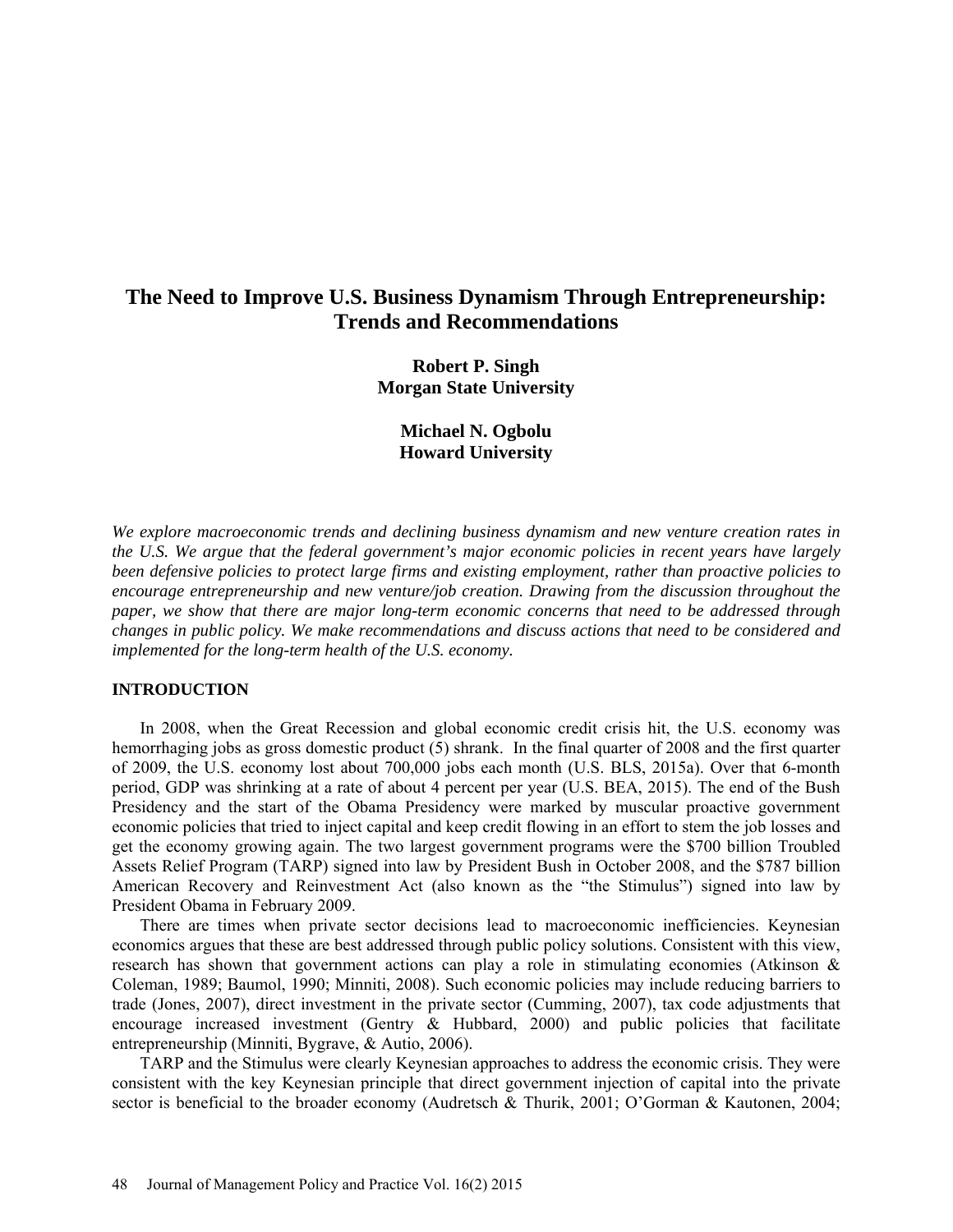Paul, 2002; Sassen, 2003). One could argue that these government policies saved the U.S. economy and led to the slow but steady recovery we have seen over the last several years. U.S. government figures show that the U.S. economy is now generating more than 200,000 jobs per month as GDP is growing at 2.2 percent a year. However, job creation figures and GDP growth have fluctuated from quarter to quarter as the recovery has sputtered forward. Digging just below the generally positive macroeconomic statistics, there is a growing concern about declining U.S. business dynamism (see Hathaway & Litan, 2014; Lockhart, 2013; Ozimek, 2013)

In the abstract of their recent paper, Hathaway and Litan (2014) explain that, "Business dynamism is the process by which firms continually are born, fail, expand, and contract, as some jobs are created, others are destroyed, and others still are turned over." At the heart of economic and business dynamism is the process of creative destruction (Schumpeter, 1934) which keeps the economy from stagnating. Entrepreneurs who are able to innovate and create value in new ways keep society moving forward. In fact, entrepreneurs, new venture creation, and the small business sector significantly contribute to the U.S. economy (Reynolds, Carter, Gartner, & Greene, 2004; Schumpeter, 1934), with some estimates crediting entrepreneurial activity for being responsible for half of U.S. GDP (Cornwall, 2008). To this end, new ventures and small businesses have been largely responsible for creating most of the net new jobs in the U.S. economy over the last several decades (Birch, 1987; Kirchoff & Phillips, 1988; Scarborough, Wilson, & Zimmerer, 2009; Van Stel & Storey, 2004). However, the rate of job creation from new business establishments appears to be on a steady decline as entrepreneurship and economic dynamism has declined in recent years (see Pethokoukis, 2014).

In this paper, we explore and discuss macroeconomic trends and declining business dynamism and new venture creation rates. We discuss how the major economic policies have largely been defensive policies to protect existing (mostly larger) firms and existing employment, rather than forward-moving policies that promote new technologies and encourage entrepreneurship and new venture/job creation. Drawing from the discussion throughout the paper, we show that there are major long-term economic concerns that need to be addressed through changes in public policy. We make recommendations and discuss actions that need to be considered and implemented for the long term health of the U.S. economy as well as the broader global economy.

## **UNEMPLOYMENT, WORKFORCE STATISTICS, AND WAGES**

Before discussing trends in declining business dynamism, it is important to frame the current state of the macroeconomy and what has transpired over the last several years. The economy struggled and lost ground as the Great Recession took hold and has remained fairly weak even as we have seen some improvement in recent years. U.S. Bureau of Labor Statistics (BLS) data showed that unemployment rose from 5.1 percent at the end of 2007 to 8.1 percent at the end of 2008. In January 2010, unemployment hit a recent high point of 12.3 percent. It has been steadily declining since that point, and the February 2015 labor report (latest available at the time this manuscript was written) by the U.S. BLS showed that unemployment had fallen to 5.5 percent (U.S. BLS, 2015b). Some of this decline is a result of the improving economy. As discussed in the introduction, GDP was falling at the time of the Great Recession, but the most recent government figures show that it is rising at a rate of just over 2 percent a year in the fourth quarter of 2014. It was declining by 2 percent per year in the first quarter of 2014 after rising all of 2013, and jumped to 5 percent growth in the third quarter of 2014, before dropping back in the fourth quarter. This fluctuation demonstrates the ongoing economic instability. However, even as the U.S. economy is growing and the official unemployment rate has improved, the fact remains that there are many discouraged workers who are no longer looking for a job, and many individuals are now working part-time or temporary jobs that do not meet their needs (Elsby, Hobijn, & Sahin, 2010).

Several tables are offered to illustrate the significant trends in the U.S. labor market over the last decade. The next five figures all show the average monthly figures for key indicators for each year illustrated. Figure 1 shows the overall size of the labor market which flattened during the Great Recession but is now rising. Figures 2 and 3 illustrate the number of workers employed and unemployed,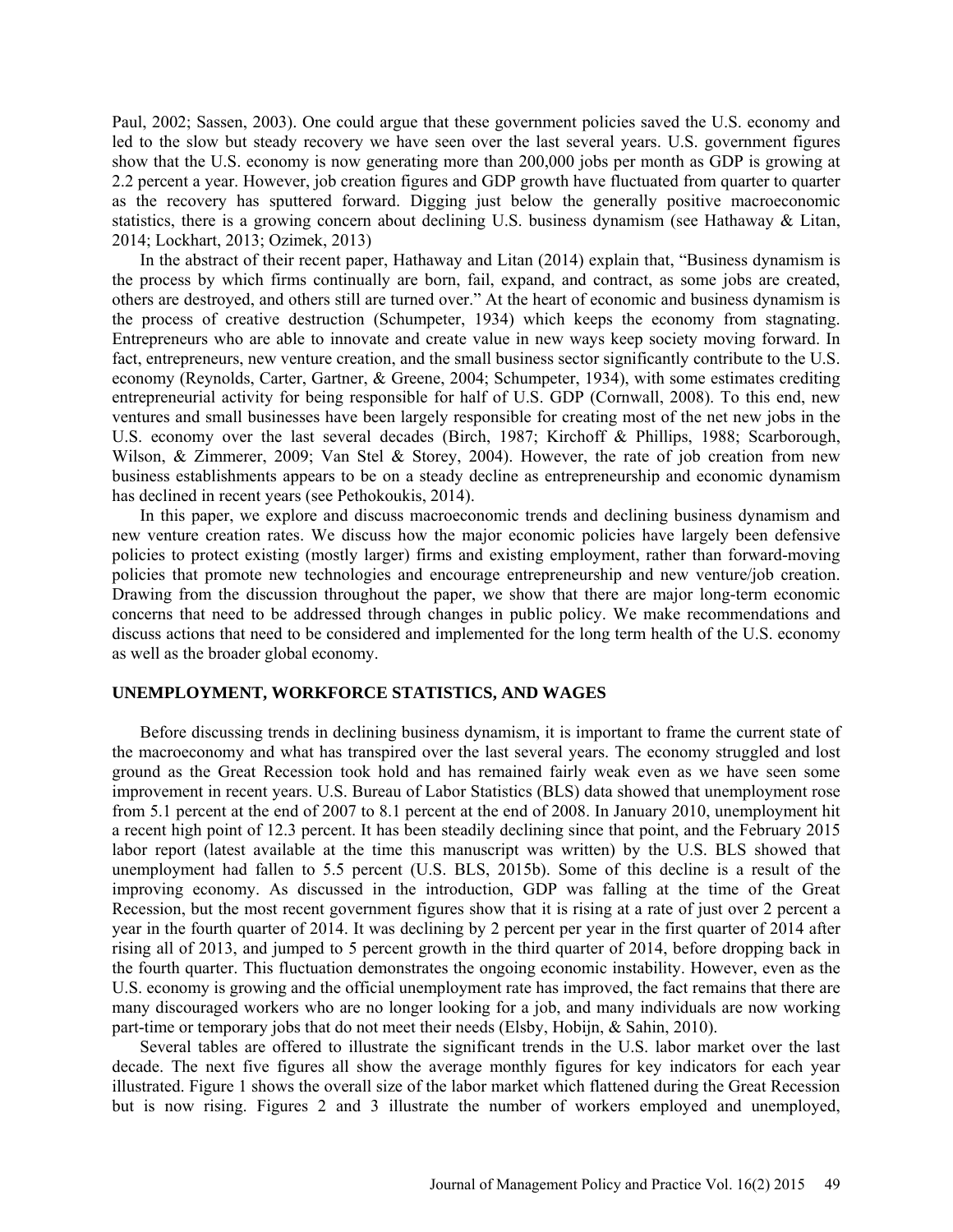respectively. They show the fall in employment and the large increase in unemployment starting around 2007, and the improvements to the U.S. labor market beginning in 2010.

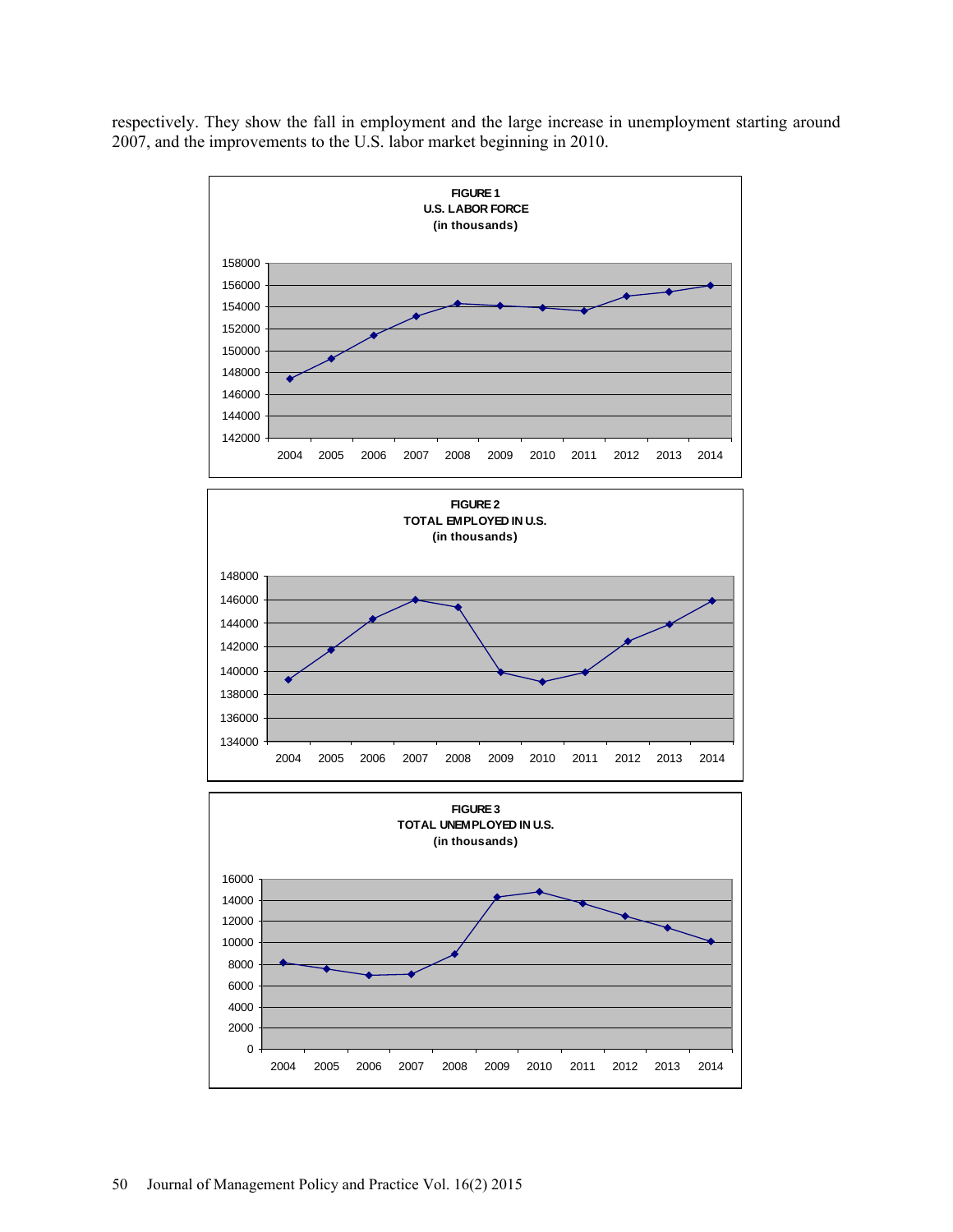Taken by themselves, Tables 2 and 3 are promising; however, they do not tell the entire story about the changing nature of the U.S. labor market. Since 2010, there have been more than 6 million people who have consistently remained shut out of the labor force. These are individuals who want a job but cannot find one (see Figure 4). In addition, there has been a fairly consistent number of workers who are working part-time (1-34 hours per week), but who would rather work full-time (see Figure 5).



In addition, there is growing evidence that wages are stagnating (Fleck, Glaser, & Sprague, 2011), particularly for lower income workers (Greenhouse, 2013). Fleck and her colleagues (2011) found that from 1947 to 1979 labor productivity and labor compensation rose at about the same rate per year. However, since 1980 there has been a divergence such that productivity has been rising much faster than compensation. The gap from 2000 to 2009 had risen to a 1.4 percent difference per year, with labor productivity increasing by 2.5 percent per year and compensation only increasing 1.1 percent per year. With real compensation lagging behind productivity, it appears that American workers have fallen behind as profits have increased. This is further evidenced by a recent analysis of BLS statistics by *Bloomberg News* which showed that from 2009 to mid-2014 workers wages have only risen by 0.5 percent (Ito, Katz, & Kolet, 2014). The bottom line is that there has been improvement in the labor market since 2008, but many still cannot find jobs, many are working in part-time positions, and wages have been stagnant.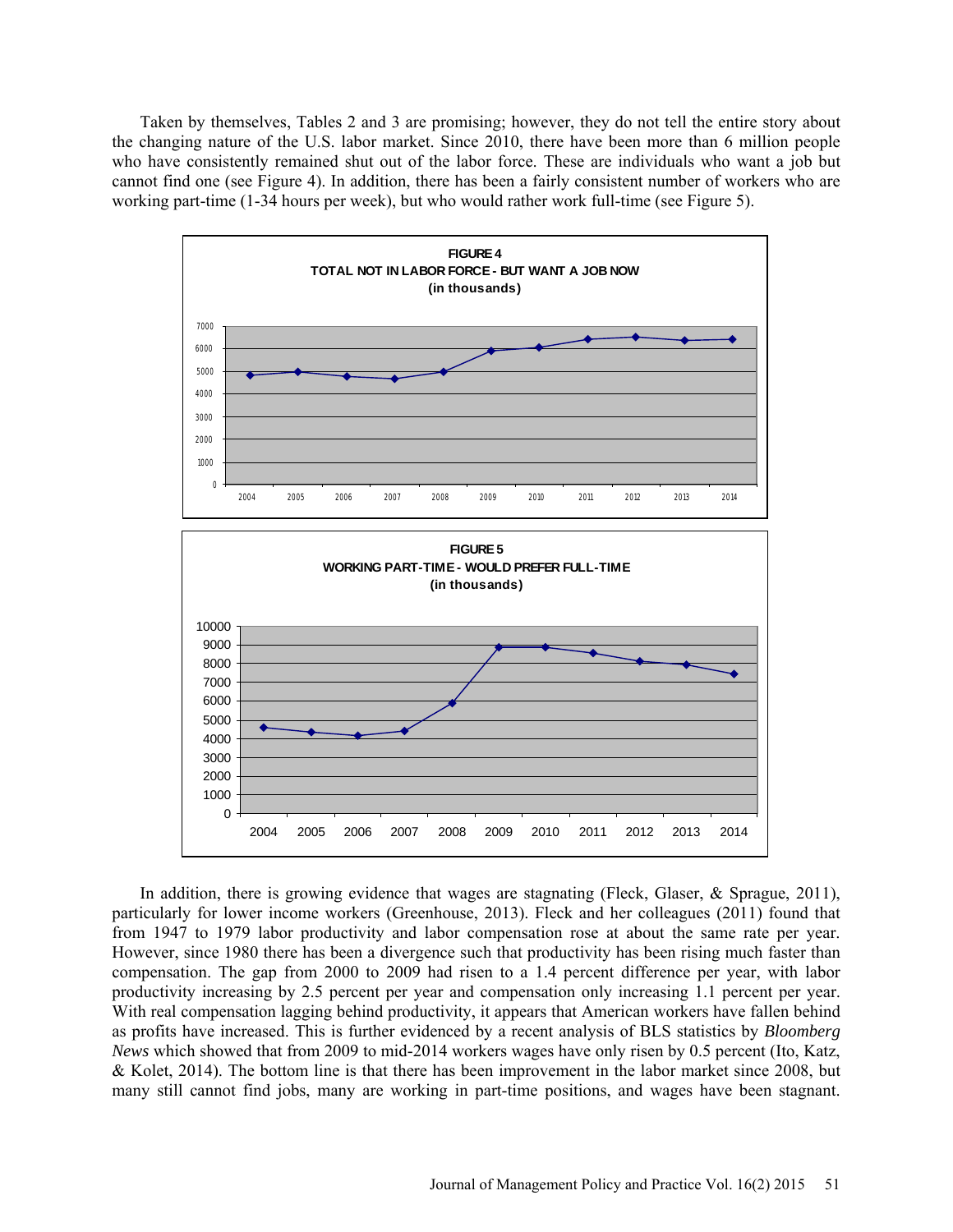These factors all put a drag on robust economic growth because in the consumer-based U.S. economy consumers simply do not have as much purchasing power to buy goods and services.

#### **DECLINING BUSINESS DYNAMISM AND NEW FIRM FORMATION**

There is growing and fairly strong empirical evidence that entrepreneurship is on the decline in the United States. Analyses of published government data and several studies consistently show this disturbing trend taking place over the last several decades (Hathaway & Litan, 2014; Lockhart, 2013; Ozimek, 2013; Pethokoukis, 2014). Hathaway and Litan (2014) use Census data to show that the firm entry rate – measured as the percentage of all firms in the U.S. economy that are less than one year old – has steadily declined since the late 1970s. In 1978, new business startups made up nearly 15 percent of all firms, but had fallen to just over 8 percent of all firms by 2011. At the same time, their calculations showed that firm exits had stayed relatively consistent at around 9 percent. Thus, new firm creation and failure rates have become inverted. Fewer firms are being created while the failure rate remains consistent. In fact, since 2008, the firm entry rate has remained below the firm failure rate (Hathaway  $\&$ Litan, 2014).

In a 2010 report by the U.S. Bureau of Labor Statistics (BLS), Hipple (2010) reported that the percentage of individuals who were self-employed in unincorporated businesses had fallen from 9.6 percent of the workforce in 1967 (7.2 million total unincorporated self-employed workers) to 7 percent by 2009 (9.8 million total unincorporated self-employed workers). However, this decline was partially offset by the fact that the number of self-employed incorporated workers increased from 2.9 percent of the workforce to 3.9 percent over that same period of time. This represented a rise from 3.4 million workers to 5.5 million workers. However, this was not enough of a gain to offset the diminishing percentage of unincorporated self-employed workers. Taking into account total unincorporated and incorporated selfemployed workers, there was a 1.6 percent decline in the rate of total self-employment from 1967 to 2009 (Hipple, 2010), with most of the decline coming in the total number of self-employed unincorporated workers.

We examined more recent U.S. BLS statistics to see if the trends have continued. In July 2014, the number of incorporated self-employed workers had fallen to 5.3 million individuals (down from 5.5 million in 2009). The number of unincorporated self-employed workers also fell from 9.8 million in 2009 to 9.3 million in July 2014. These are discouraging figures given the increasing population and the large percentage of individuals who became unemployed after the Great Recession. In terms of percentages, the percentage of unincorporated self-employed workers fell to 6.3 percent of employed individuals and the incorporated also fell to 3.6 percent of the employed workforce. To summarize, the percentage of selfemployed individuals – incorporated and unincorporated – was 12.5 percent of all employed workers in 1967, 10.9 percent in 2009, and just 9.9 percent by July 2014 (see Figure 6). At a time when we would hope and expect to see a rise in self-employment as firms cut back on their labor forces, the trend was just the opposite.

Pethokoukis (2014) reported and charted U.S. BLS figures which show that the number of jobs added by new business establishments has fallen from 2 million per quarter in 1998 to about 1.4 million by 2013. This is not surprising given the figures discussed above about the declining rates of selfemployment and new venture creation. Perhaps most alarming is that the trend of declining business dynamism as measured by new firm formation can be found in every state and every major metropolitan area across the country (Hathaway & Litan, 2014). If the U.S. was experiencing the normal processes of creative destruction (Schumpeter, 1934), we might expect to find some states losing firms as certain industries or geographic areas are impacted by innovation and made obsolete through the normal cycle of technological discontinuities (Tushman & Anderson, 1986). But this is simply not happening. We are seeing the overall decline of entrepreneurship all across the country. This is an indication of economic and societal stagnation that left unaddressed will result in ongoing decline.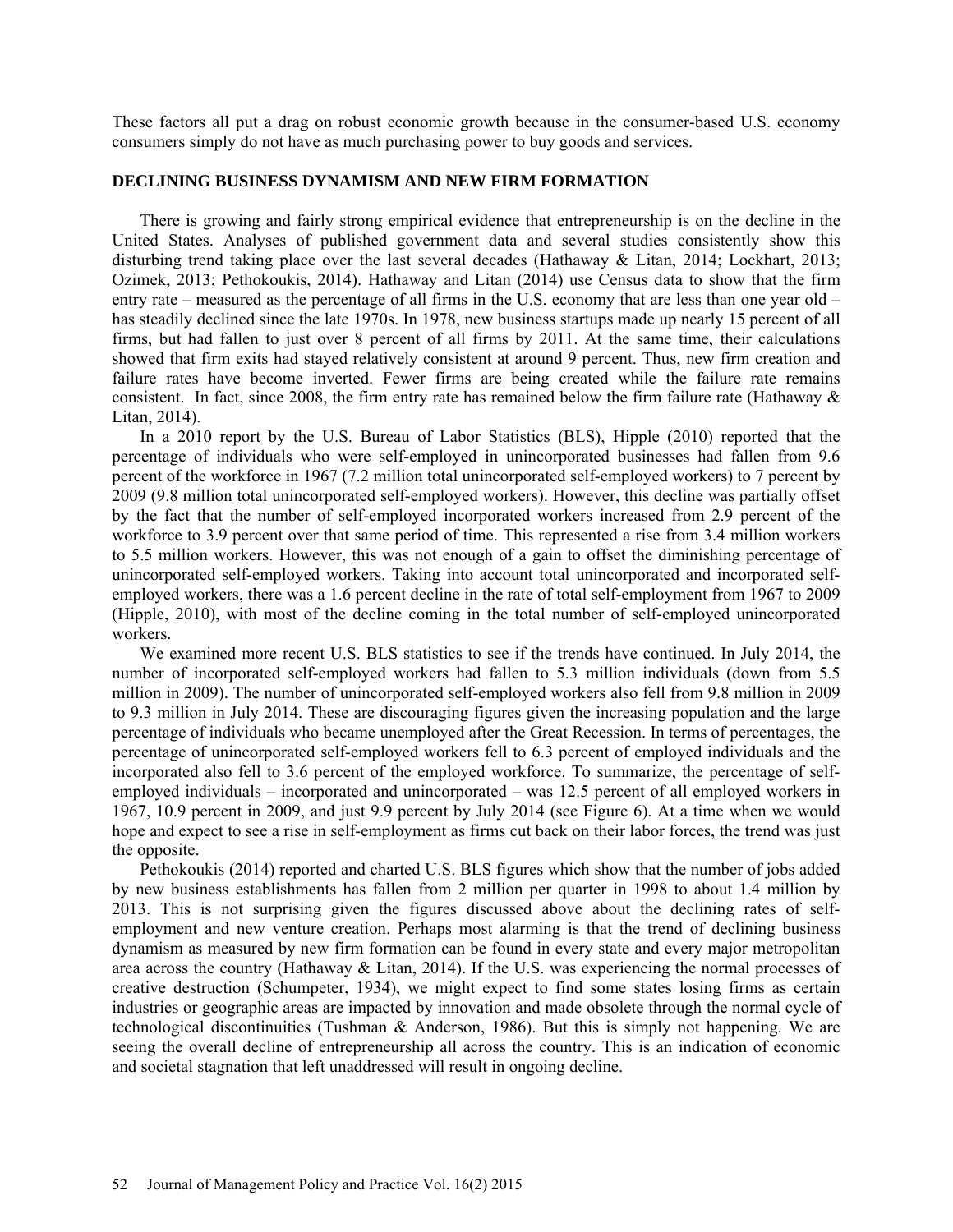**FIGURE 6 PERCENTAGE OF SELF-EMPLOYED WORKERS IN THE U.S. WORKFORCE**



The importance of entrepreneurs to the U.S. economy cannot be overemphasized; empirical studies show their importance to employment and GDP growth (Audretsch & Thurik, 2001; Birch, 1987; Kumar & Liu, 2005). Reynolds and Curtin (2004) describe and show the benefits of new venture creation and entrepreneurship using data from the Panel Study of Entrepreneurial Dynamics (PSED). More specifically, they discuss how entrepreneurs bring technological innovations to create new sectors or markets which lead to job growth. In fact, there is research that suggests that a higher percentage of economic activity stems from entrepreneurs than from large firms (Wennekers & Thurik, 1999), and as stated earlier, prior research has consistently found that new ventures and small businesses have been the major source of the net new jobs in the U.S. economy historically (Birch, 1987; Kirchoff & Phillips, 1988; Scarborough, Wilson, & Zimmerer, 2009; Van Stel & Storey, 2004). Given what appears to be happening based on the statistics discussed above, it remains to be seen if this will continue to be the case over time.

There is an obvious problem that is growing – declining business dynamism can be seen in the form of the steadily diminishing rate of entrepreneurship. This does not bode well for long-term economic stability and growth, as it likely means that job creation will be depressed and technological innovation will be stifled. This will also have an effect on the jobs that are created, in that they will be in established industries, rather than new and emerging markets which are more likely to result in higher pay jobs and rapid economic growth. What is needed now is government action and public policies that can help spur entrepreneurship and private sector expansion.

## **FEDERAL PUBLIC POLICY RESPONSE TO THE GREAT RECESSION**

Given the economic importance of entrepreneurship, it is not surprising that government at all levels have made efforts to implement policies aimed at encouraging entrepreneurial activities (see Minniti, 2008). However, we believe that public policies aimed at spurring economic activity and job creation at the federal level have largely tilted away from individual entrepreneurs and focused on large entities and existing firms. This can be seen clearly in the statistics cited above and by looking at where government funds and investment of taxpayer dollars have gone over the last several years.

There is no question that the federal government's policy response to the Great Recession was swift and robust. The stunning collapse of Wall Street giant, Lehman Brothers, shocked global markets and created the volatile and fear-filled environment that led to the October 3, 2008 passage of the \$700 billion TARP. This program amounted to the largest government bailout program for private sector firms in history. It was originally designed to prop up the private financial sector and open up consumer and business credit flows through direct government loans to struggling banks. However, the program quickly strayed from its original intent. Most of the money went to large institutions that had made significant investments in the risky and failing mortgage backed securities and credit default swaps that led to the crisis in the first place (see Singh, 2009). Within one year of the program, Citigroup and Bank of America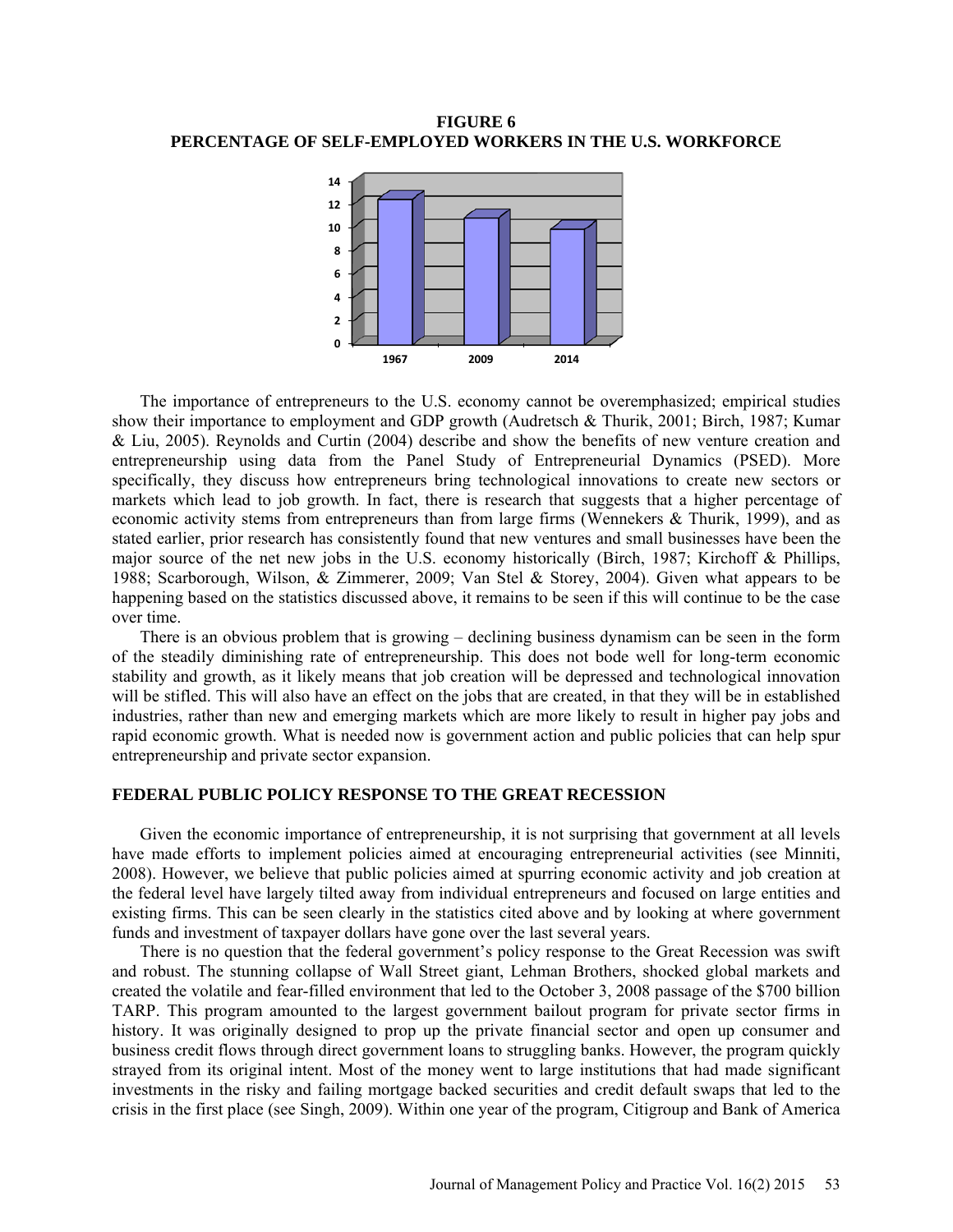had received \$94 billion combined, and another \$100 billion had been concentrated into 13 other large banking institutions. In addition, the two largest TARP bailout recipients – General Motors and AIG – were not even banks, yet they had gotten \$70 billion each from the TARP in the first year of the program (Singh, 2009). All of this taxpayer money was spent to try to save the economy from the shocks of losing major institutions within the economy. It no doubt saved those companies from demise, but it also served to create moral hazard as it promoted the idea that there were firms in the economy that were "too big to fail" that the federal government would not allow to fail (Suskind, 2011).

The basic premise of the program was flawed if one believes in the benefits of capitalism and the invisible hand of competition (Smith, 1957), creative destruction (Schumpeter, 1934), and the importance of not creating moral hazard. TARP essentially bailed out the very firms that were at the heart of the economic crisis – the ones that had been poorly managed and taken on too much risk. Granted, the firms that received most of the money were enormous entities that would have created large holes in the economy and global shocks as they laid off workers had they not been bailed out, but one could make an argument that they should have been allowed to fail and been unwound through normal bankruptcy procedures. Instead of allowing new firms and those competitors that had not created so much risk exposure to threaten their own prospects for survival to rise up, the federal government decided that "too big to fail" would become established policy. It is more likely that future business decisions made by executives in these firms will be shaded by the knowledge that the federal government is willing to provide a financial backstop if/when things go wrong.

The other major economic policy that was implemented was the 2009 \$787 billion American Recovery and Reinvestment Act (again, better known as the Stimulus). About a month after taking office, President Obama shepherded it through Congress. With its mix of tax cuts, extension of unemployment benefits, assistance for state budgets, and funding for infrastructure projects, the Stimulus was promoted as necessary for economic recovery. The tax cuts were an effort to put more money in consumers' pockets but with consumers already holding so much individual debt it is unlikely that this led to new spending. The funding to cover shortfalls in federal programs (e.g., food stamps and unemployment benefits) kept many families from complete ruin in the wake of the global economic crisis. It also helped states close budget gaps to pay for existing police officers and teachers, but certainly Stimulus funds were not used to fund new initiatives to spur economic development. The closest it came to this was in trying to fund "shovel-ready" infrastructure projects, but again, this was not for new projects that would spur entrepreneurship. Instead, most of this money went to ongoing projects that had already been approved and were in need of completion.

What we saw in the federal government's response to the Great Recession was largely an effort to stabilize existing entities and programs to preserve the status quo. At a time when the economy was shedding jobs and there was a great need for new venture creation, the federal government's economic policy response largely ignored startup entrepreneurs and focused almost exclusively on large and existing firms. Perhaps this is not surprising given how quickly the economy and the major public trading markets were falling. Stemming the potential rising tide of major firm failures and funding government operations to try to stabilize the economy certainly works in the short run and may be good economic policy for the longer term. We do not want to debate the benefits of bailouts or discuss how the creation of moral hazard impacts future decision-making. Since these programs were passed, the economy has stabilized and improved. The economic turnaround can be seen in the job creation and GDP numbers, as well as one of the greatest bull runs in Wall Street history. The Dow Jones Industrial Average is up 10,000 points from its March 2009 low. Considering how deep the economic crisis was and the hole we have climbed out of, the economic turnaround is impressive, but it does not change the fact that there are significant concerns about the nature and ongoing sustainability of the U.S. economy.

No major program has been implemented at the federal level in years to spur entrepreneurship and we are now in an extended period of declining self-employment and entrepreneurship, wages have been flat and the U.S. workforce has millions of discouraged workers who cannot find a job or who are forced to work in part-time jobs. Unfortunately, much of the growth in U.S. GDP over the last two decades has been the result of financial engineering in which complex mathematical algorithms have been developed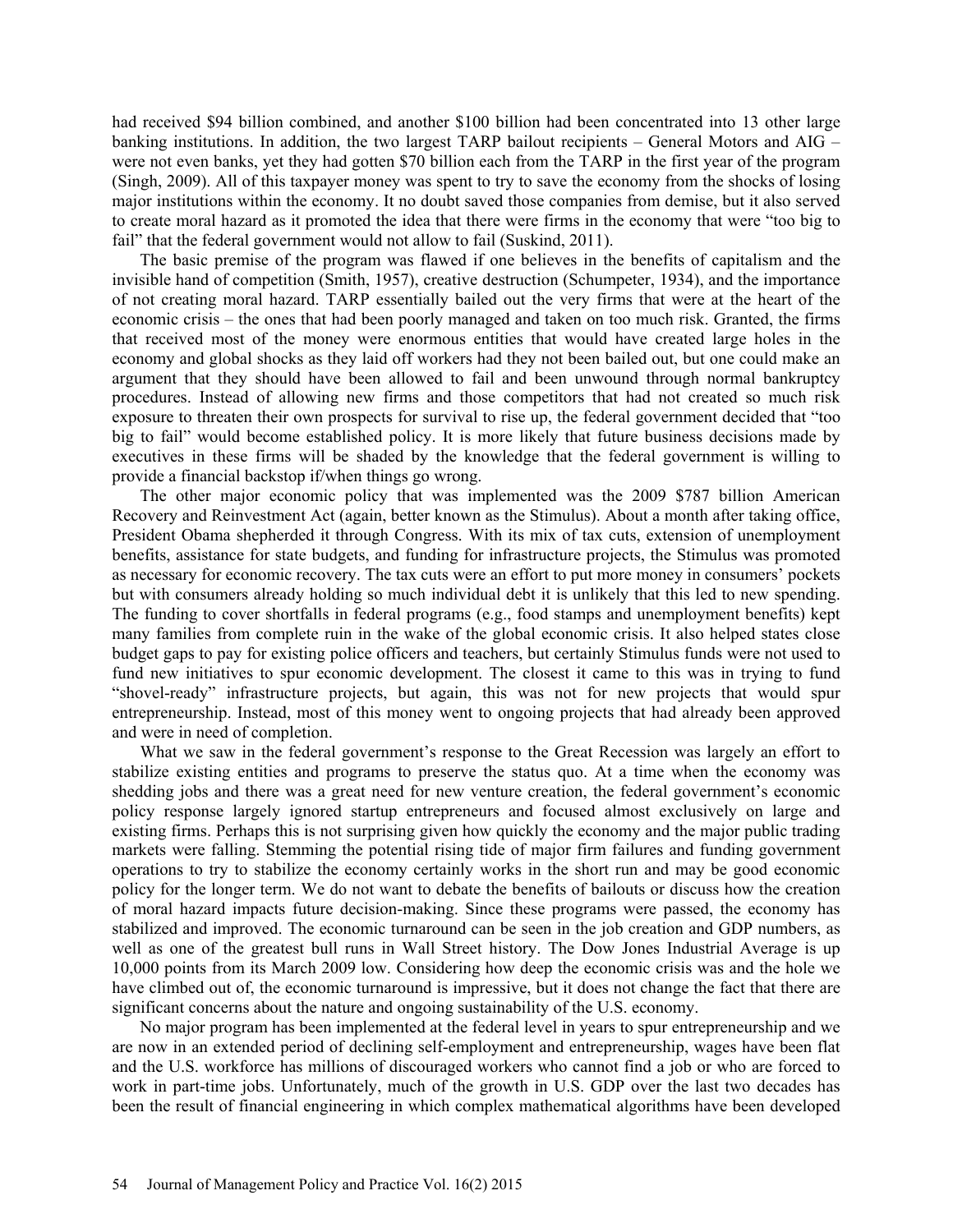to create exotic financial products like collateralized debt obligations (CDOs), mortgage backed securities, and credit default swaps (Antill, Hou, & Sarkar, 2014; Singh, 2009; Suskind, 2011). These creative financial products worked well until the bubble in the housing market popped, but it is debatable what actual value they created. The bubble was somewhat reinflated with TARP money and there is still no meaningful regulatory standards on these products (Suskind, 2011). Toward this end, Antill and his colleagues (2014) discuss how non-traditional financial firms (i.e., shadow banks) have grown rapidly and the potential systemic risk they continue to pose because of the non-transparency of their financial activities. We believe that a new phase of public policy and government action is needed which shifts toward the promotion of new startups. We discuss this further in the next section.

## **DISCUSSION AND RECOMMENDATIONS**

Economies that possess the capacity to accommodate high rates of firm births and deaths are better able to compete in the global market (Bednarzik, 2000). This has been historically true within the U.S. economy, which has allowed for relative ease of entry for new firms (Sadeghi, 2008). There is great power in entrepreneurship. It can uplift people out of poverty, create wealth for individuals and geographic areas, and help society move forward to reach greater heights through market and technological innovations. It is possible that the rate of new venture creation will increase as the economy further improves; however, the long-term trend away from self-employment and entrepreneurship over the last several decades does not give us confidence in this possibility. Instead, we believe that public policies are needed to spur a new generation of entrepreneurs to make the U.S. economy more dynamic and put it on a new path to innovation. Without some form of incentive, it is difficult to see how the longterm trend will be reversed.

Congress and decision makers in federal agencies need to understand the importance of new venture creation and recognize the broader trends in diminishing business dynamism that are creating economic drag. Part of the problem may be that there is no well-funded lobbying effort on behalf of new ventures and/or would-be entrepreneurs that can compete with the armies of lobbyists hired by the "too big to fail" firms and large trade and special interest groups that have the ear of members of Congress. How to overcome this is a serious issue that needs to be addressed, but it is beyond the scope of this paper and is left to others. Rather, we will focus our discussion on possible options for mitigating the risks of the declining rate of business dynamism. Having aggressive, proactive policies to encourage ingenuity and the entrepreneurial spirit of individual Americas is needed to spur new venture creation and create sustainable economic dynamism which can lead to financial prosperity.

Although we cited some papers in the introduction that show a positive link between public policies and entrepreneurship (e.g., Atkinson & Coleman, 1989; Baumol, 1990; Minniti, 2008; Minniti, et al., 2006), the fact is that there is little academic research on best practices or public policies that consistently and successfully promote new venture creation (see Lerner, 2012). We offer several recommendations, but recognize that they have not been empirically researched to determine their efficacy or efficiency. Our purpose is to present broad options to the significant problem of diminishing business dynamism and entrepreneurship that we have discussed in this paper. We hope that our discussion of business dynamism and our potential solutions lead to further research.

#### **Tax Policies/Enterprise Zones**

At a high level, funding and capital are needed for entrepreneurial endeavors to emerge. There are many Americans who are actively pursuing new venture startups, but many do not go on to found those ventures - they remain in the nascent entrepreneurship stage and never actually create a firm (see Reynolds, 2000). Increasing access to capital and promoting investment may help increase the numbers of nascent entrepreneurs who go on to found firms. The federal government has the power to change tax policies and provide funding for entrepreneurial startups (Ogbolu & Singh, 2012).

Ogbolu and Singh (2012) described research that has shown the mixed success of tax policies in promoting entrepreneurship. They pointed out that past research has shown that higher marginal tax rates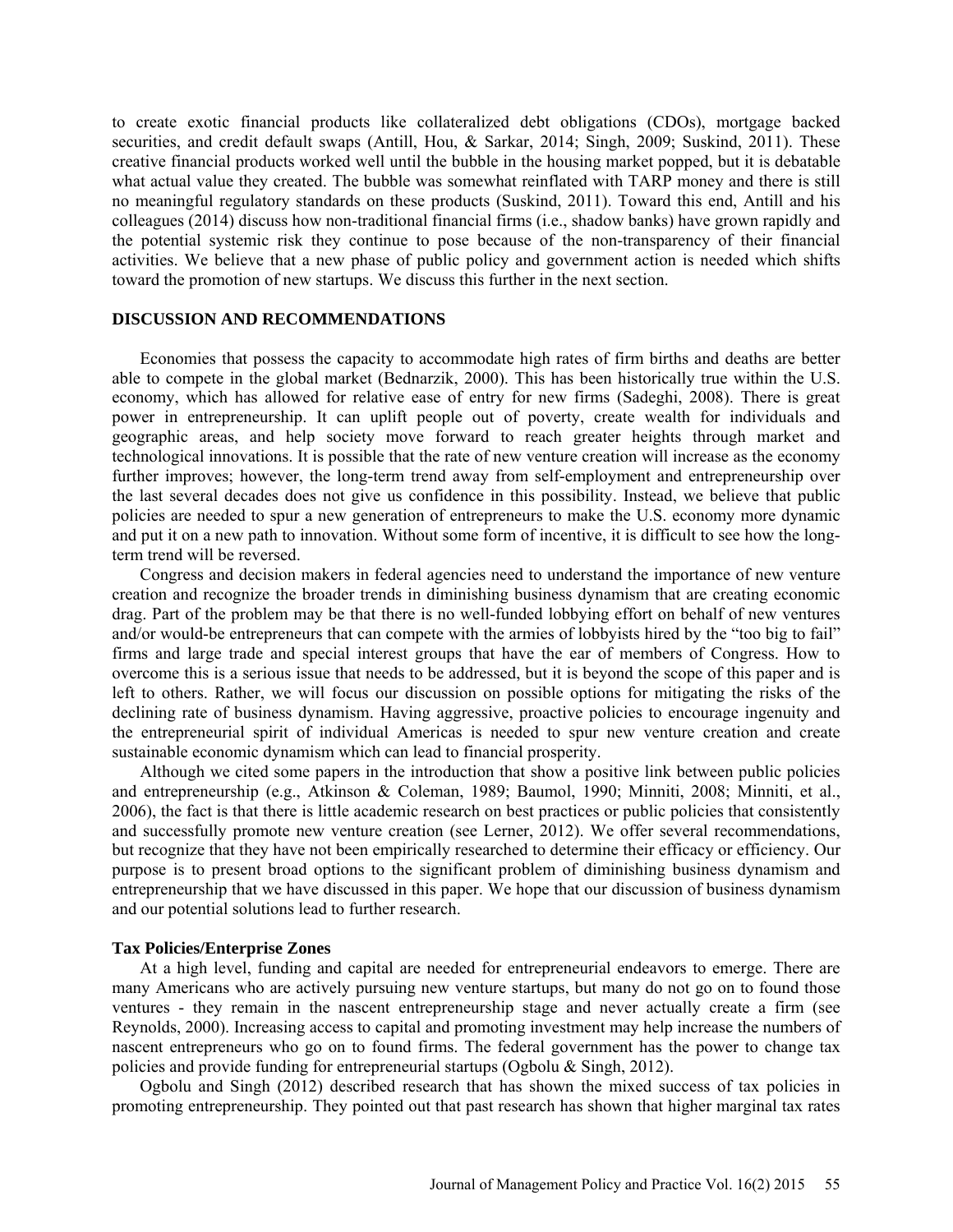are linked to lower levels of self-employment (Blau, 1987; Bruce & Moshin, 2003; Evans & Leighton, 1987). However, Bruce and Moshin (2006) argued that most tax policies have negligible effects on new venture formation. They explained that tax policies often have a significant effect on entrepreneurial activity for those entrepreneurs who are already operating, but do not generate significant changes in the number of new firms created. It would appear that higher tax rates can have a dampening effect on new venture creation, but lower tax rates do not necessarily have a major impact on improving the rate of formation. Some other tax incentives may be better at improving the rate of entrepreneurial creation.

With the significant drop in self-employment and entrepreneurship, the federal government should consider far more aggressive and untested tax policies. For example, elimination of all employment taxes, taxes on profits, and capital gains taxes for the first five years after firm creation would create a radically different tax structure for new venture startups. Many startup firms take several years to generate significant profits and grow their labor forces, so from a tax revenue standpoint, the federal government would not really experience any major cut in tax inflows that they would otherwise receive if these taxes were kept in place. However, as firms grew and firms that survive more than five years are likely to grow revenues and profits that can then build the tax base of the U.S. The capital gains tax break may entice more private investors into funding new venture startups. Overall, there would be increased economic activity even if every new firm failed. But not every firm would fail and those that survived and succeeded would bring innovations to market, lower prices for consumers by increasing competition, create jobs, and build the tax base.

Further, the federal government can target certain distressed geographic areas (e.g., high poverty rate, elevated unemployment rate) and implement advantageous tax structures within areas that they establish as enterprise zones. Enterprise zones offer entrepreneurs and established firms that relocate special targeted tax incentives for operating within the zone. These zones have been established in the past and there is little research on the benefits of enterprise zones. However, former U.S. Treasury Secretary during the Clinton Presidency, Robert Rubin, reported that for every tax dollar not collected by the federal government as part of 1980s enterprise zone programs, state and local governments collected \$1.90 in taxes (Rubin, 1994).

In addition to the tax discussion above, the federal government could also add other incentives such as employee wage credits for every employee who lives and works in an enterprise zone, work opportunity tax credits to encourage hiring youths in the zone, and expensing allowances that allow tax deductions on equipment purchased and placed in facilities within the zone. All of these could also be used to further encourage entrepreneurship and business development in the identified enterprise zone.

#### **Direct Infrastructure Projects**

Tax cuts are not as economically stimulative as direct government spending. Giving consumers more money to spend does not mean that they will spend it. They may save the money or use it to pay off existing debts. A more direct way for the government to stimulate the economy is through new spending programs. There are countless infrastructure and construction projects that are needed across the country. Spending money on fixing roads and bridges, and updating the energy and power infrastructure would create jobs now and improve the national environment for business for decades.

Expansion and improvements to roads and bridges helps alleviate traffic which improves worker productivity while also keeping drivers safe. These are obvious benefits. A more ambitious project would be upgrading the nation's piecemeal energy grid which is now 50 years old and outdated. The system is inefficient and is becoming increasingly at risk of failure. Redeveloping and upgrading the U.S. energy grid would reduce costs to consumers, reduce U.S. reliance on foreign oil, and perhaps most importantly create hundreds of thousands of new jobs, especially within the struggling construction and manufacturing sectors.

A massive public works project to upgrade the energy grid would assist the hard hit industrial sector and help multiple industries because of the many layers of jobs that would be created. Steel, aluminum, and plastics plants would receive orders for materials. Idle manufacturing plants throughout America could be reconfigured to produce transmission towers and lines, solar panels and wind turbines.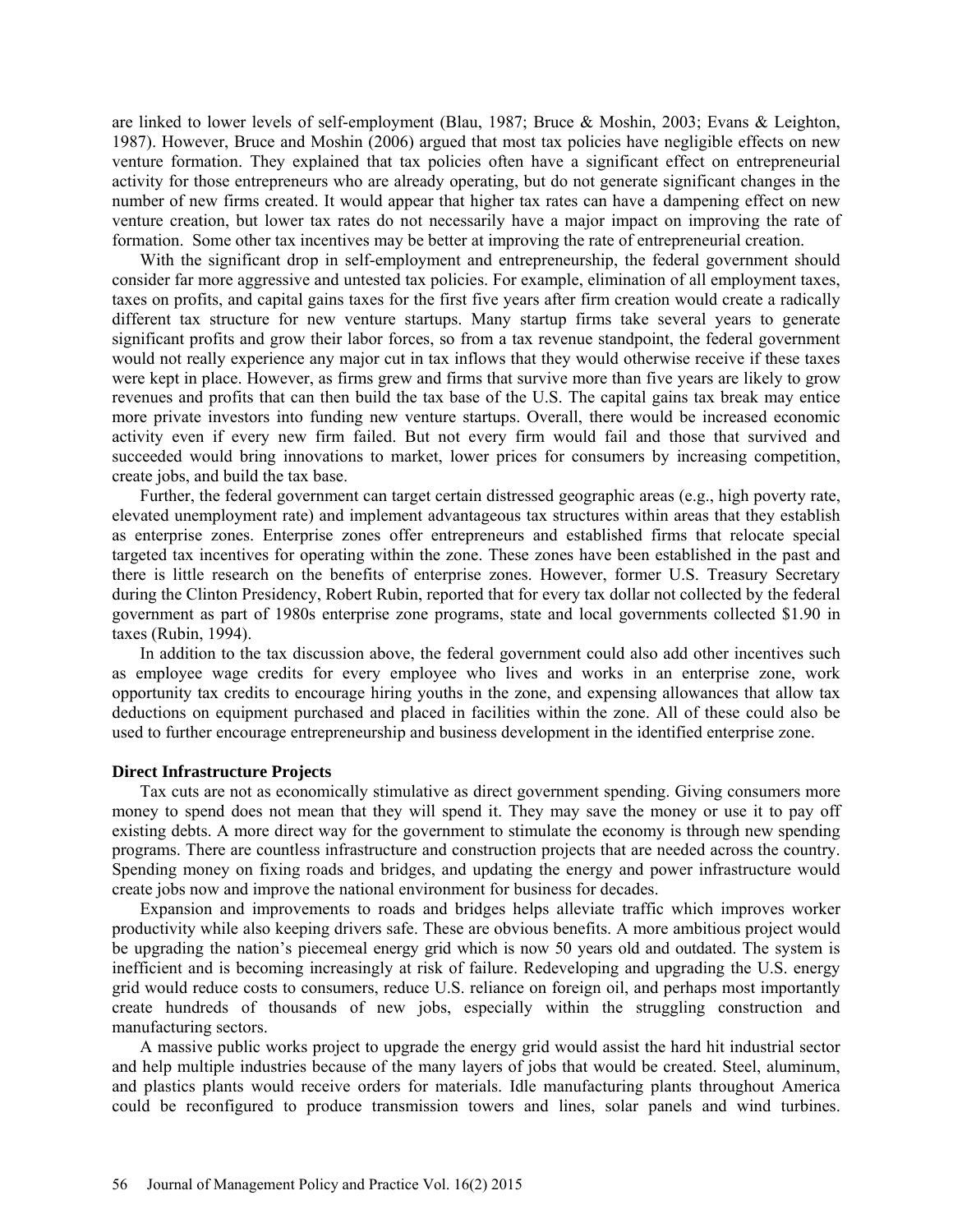Technicians, welders, construction workers and electricians would be needed to install solar panels, construct transmission towers and wind farms, and lay down the new transmission lines. Trucking firms would benefit by having to ship the products all over the nation, and the banking sector would be tapped to finance this growth. Many of these jobs are high paying jobs and would create more consumers who would then help all types of other sectors of the economy (e.g., restaurants, grocery stores, department stores, etc.)

This type of economic activity would spur all types of entrepreneurial activity within all of these industries all across the country.

Such an endeavor would be expensive up front and would have to be funded by the federal government, but the resulting grid would lead to new firm creation and jobs, reduce U.S. dependence on foreign energy, and improve the nation's energy infrastructure so that it can last for the next several decades.

#### **National Business Plan Competition**

Venkataraman (2004) has emphasized the broader role played by the government in collaborating with regional leaders, including private institutions and universities, in stimulating a range of "intangible" entrepreneurial resources, including role models and novel ideas. Through federally-funded and regionally-administered competitions, a national business plan competition could be established to bring entrepreneurial opportunities to life. Ogbolu and Singh (2012) provided a framework for such a competition and explained that it could also be used to promote other desirable public policies. They used the example of promoting energy independence and renewable energy technologies through the competition. This could be implemented in combination with the energy infrastructure improvement process described in the last section. The benefits would be that should viable and scalable new technologies be identified and developed as a result of such a competition, it would create national pride and excitement for free market solutions that could reduce American reliance on foreign energy sources through more efficient and possibly environmentally-friendly energy. This would go on to create employment opportunities well into the future as some of these firms may bring about the next great transformational technologies.

Funding for all of these efforts could come through deficit spending or new taxes in the short run, but once a critical mass of new firms is achieved it is likely that private sector investment and credit flows from private banks would also follow. This would build further economic momentum for a stronger recovery. Any up front government investment should be made up by future tax revenues from new and growing businesses.

#### **Implications and Future Research Directions**

As we have discussed throughout this paper, entrepreneurship is an important mechanism for economic development and government policies can play a major role in determining founding rates. The implications if there is no change in the declining trend in business dynamism is that the U.S. economy will continue to stagnate.

It should be noted that it is unrealistic to expect government policies to eliminate firm failures and certainly that is not what we are advocating for. Rather, it is important to increase the rate of firm foundings. While sometimes painful at an individual entrepreneur level, business churn (i.e., foundings and failures) is part of a healthy economic system. We simply do not know enough to determine which firms will be successful or end in failure (Holtz-Eakin, 2000). It is up to the free market to ultimately determine the optimal rate of entrepreneurship. That said, government action is needed to spur action on the part of would-be entrepreneurs to try to bring their firms into the marketplace.

There has been increasing interest in studying and understanding successful entrepreneurial processes and practices (Katz 2003; Singh, 2008). But more research is needed on public policy decision-making and the effectiveness of economic policies in spurring entrepreneurship (Lerner, 2012). While there is research to show that public policies have been positively related to entrepreneurship (e.g., Atkinson & Coleman, 1989; Baumol, 1990; Minniti, 2008; Minniti, et al., 2006), there is also research that has shown that at times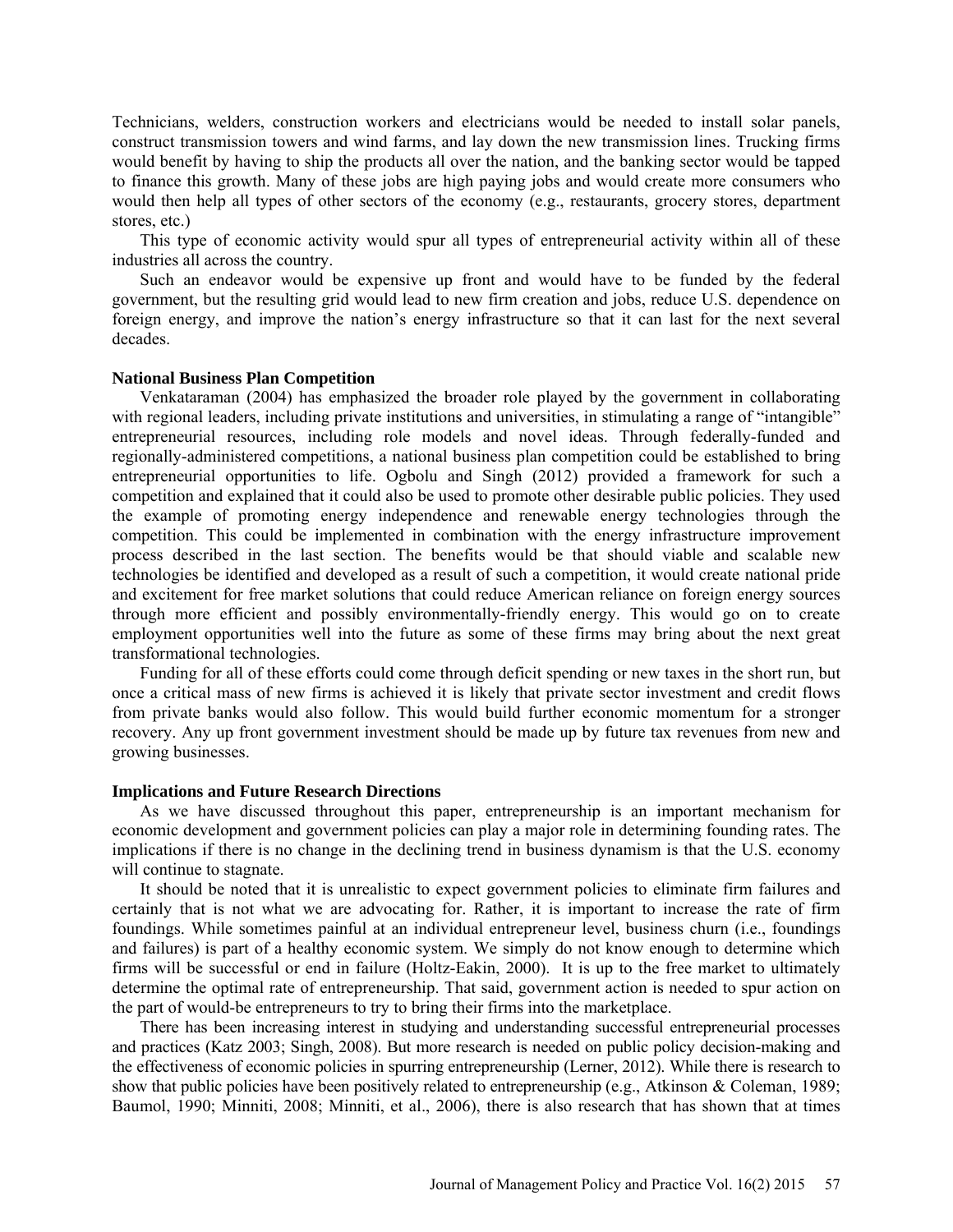such policies may have even resulted in reducing interest in starting a business (Begley, Tan, & Schoch, 2005). There is a great need to better understand the effectiveness of public policy efforts with respect to entrepreneurship, and as such far more research is needed. This can help to better inform politicians and public policy experts on what works and what does not work.

#### **CONCLUDING REMARKS**

The purpose of this paper has been to make researchers and public policy experts more aware about the diminishing rate of business dynamism and offer some suggestions for policy changes and research directions. Entrepreneurs and small business owners have been the drivers of economic stability and growth for decades, but there has been a discouraging drop in entrepreneurship in recent years. It will take significant commitment and aggressive public policies to change this trend. Just as the Great Recession led to the \$700 billion TARP program to protect "too big to fail" entities, something must be done to spur new entrepreneurship and new venture creation. This may grow into an even more serious economic issue than the faltering banking sector in 2008 if it is not addressed.

Beyond the need for action, there is also a critical need for more research to better understand how and why public policies spur new venture creation. Identifying the most effective means for promoting entrepreneurship through government action can reignite the entrepreneurial spirit that seems to be slipping in the U.S. If done well, it can help unleash a new generation of entrepreneurs to bring innovation and economic benefits to the marketplace. We hope this paper will help researchers consider the dramatic changes that are occurring and develop new lines of research and knowledge development. We offered broad recommendations, but these are in need of further study. There are so many research needs to better understand the effectiveness of entrepreneurship-spurring policies, that the realm of possibilities is wide open. Much more future research, particularly longitudinal research, is certainly needed.

# **REFERENCES**

- Antill, S., Hou, D., & Sarkar, A. (2014). Components of U.S. financial sector growth: 1950-2013. *Economic Policy Review,* 20(2): 1-52.
- Atkinson, M. M. & Coleman, W. D. (1989). *The state, business and industrial change in Canada*. Toronto: Toronto University Press.
- Audretsch, D. & Thurik, R. (2001). What is new about the new economy: Sources of growth in the managed and entrepreneurial economies. *Industrial and Corporate Change*, 10(1), 25-48.
- Baumol, W. J. (1990). Entrepreneurship: Productive, unproductive, and destructive. *The Journal of Political Economy*, 98(5), 893-921.
- Bednarzik, R. W. (2000). The Role of Entrepreneurship in U.S. and European Job Growth. *Monthly Labor Review,* 3-16.
- Begley, T.M., Tan, W-L., & Schoch, H. (2005). Political-economic factors associated with interest in starting a business: A multi-country study. *Entrepreneurship Theory and Practice*, *29*(1), 35–55.
- Birch, D. L. (1987). *Job creation in America.* New York: Free Press.
- Blau, D. M. (1987). A Time-Series Analysis of Self-Employment in the United States. *Journal of Political Economy, 95*(3), 445-467.
- Bruce, D., & Moshin, M. (2006). Tax Policies and Entrepreneurship: New Times Series Evidence. *Small Business Economics, 26,* 409-425.
- Cornwall, A. (2008). Unpacking participation models, meanings and practices. *Community Development Journal, 43*(3): 269-283.
- Cumming, D. (2007). Government policy towards entrepreneurial finance: Innovation investment funds. *Journal of Business Venturing*, 22(2), 193-225.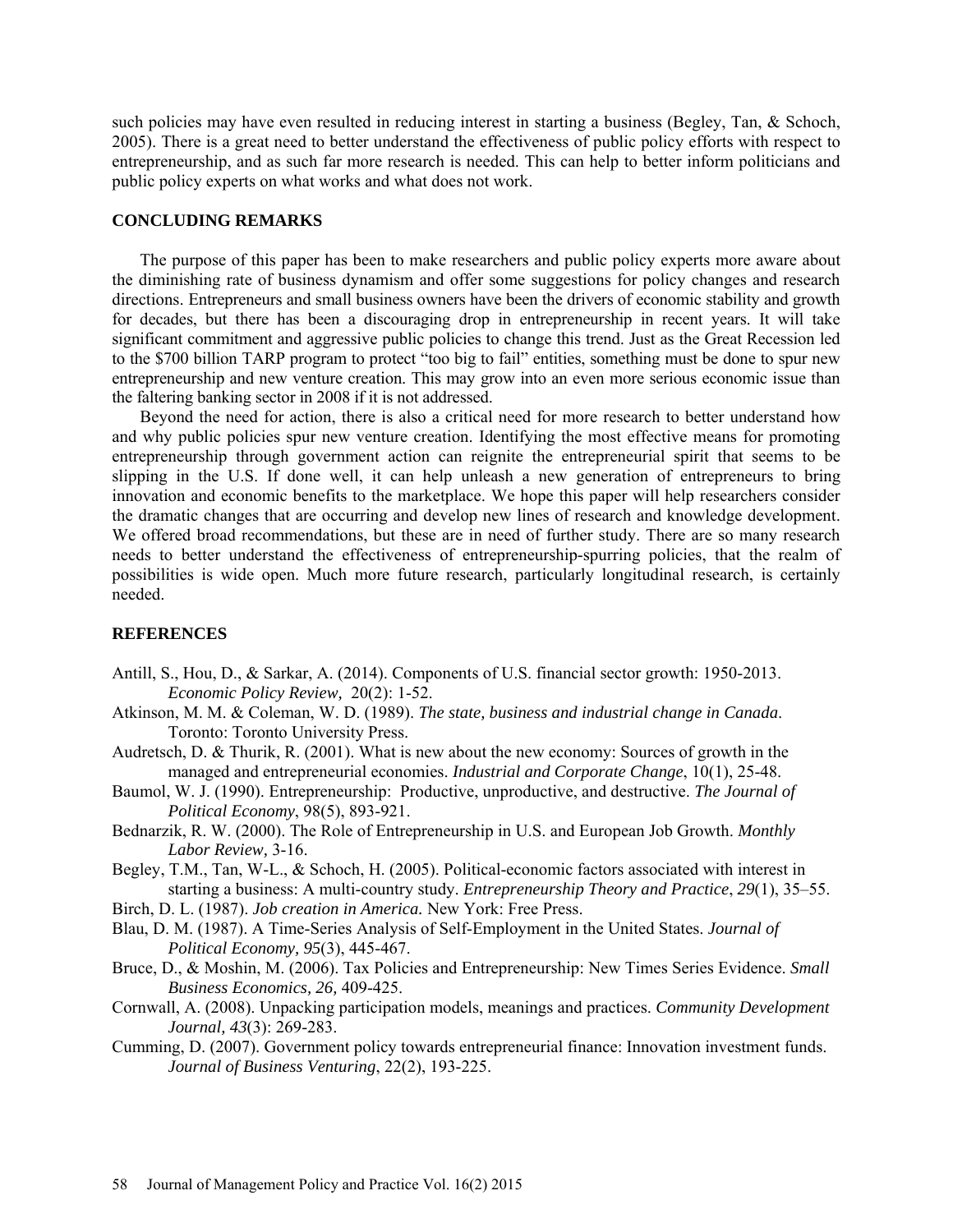- Elsby, M.W., Hobijn, B., & Sahin, A. (2010). The labor market in he Great Recession. *National Bureau of Economic Research,* Working Paper 15979. Available at: <http://www.nber.org/papers/w15979.pdf> (accessed August 5, 2014).
- Evans, D. S. & Leighton, L. S. (1987). *Self-employment Selection and Earnings over the Life Cycle.*  Washington, D.C.: U.S. Government Printing Office.
- Fleck, S., Glaser, J., & Sprague, S. (2011) The compensation-productivity gap: A visual essay, *Monthly Labor Review.* January, 57-59.
- Gentry, W. M., & Hubbard, G. R. (2000). Tax Policies and Entrepreneurial Entry. *The American Economic Review, 90*(2), 283-287.
- Greenhouse, S. (2013). Our economic pickle. *New York Times*, January 12. Available at: http://www.nytimes.com/2013/01/13/sunday-review/americas-productivity-climbs-but-wagesstagnate.html (accessed August 15, 2014).
- Hathaway I. & Litan, R. E. (2014). Declining business dynamism in the United States: A look at states and metros. *Economic Studies at Brookings*, The Brookings Institution, May 2014.
- Hipple, S. F. (2010). Self-employment in the United States. *U.S. Bureau of Labor Statistics Monthly Labor Review*, September. Available at: http://www.bls.gov/opub/mlr/2010/09/art2full.pdf (accessed August 15, 2014).
- Ito, A., Katz, I., & Kolet, I. (2014). Only rich know wage gains with no raises for U.S. workers. *Bloomberg BusinessWeek,* August 19, Available online at http://www.businessweek.com/news/2014-08-19/only-rich-know-wage-gains-with-no-raises-foru-dot-s-workers (accessed August 20, 2014).
- Jones, K. (2007). Entrepreneurs in the global economy. In M. Minniti (Ed.), *Entrepreneurship: The Engine of Growth, vol.* 1, perspective series (pp. 136-153). Westport, CT: Praeger Press – Greenwood Publishing Group.
- Katz, J.A. (2003). The chronology and intellectual trajectory of American entrepreneurship education 1876-1999. *Journal of Business Venturing.* 18: 283-300.
- Kirchhoff, B., & Phillips, B. (1988). The effect of firm formation and growth on job creation in the United States. *Journal of Business Venturing, 3*(4): 361-372.
- Kumar, S., & Liu, D. (2005). Impact of Globalization on Entrepreneurial Enterprises in the World Markets. *International Journal of Management and Enterprise Development, 8*(1), 46-64.
- Lerner, J. (2012). Entrepreneurship, public policy, and cities. *World Bank Sixth Urban Research and Knowledge Symposium*, September. Available at: http://siteresources.worldbank.org/INTURBANDEVELOPMENT/Resources/336387- 1369969101352/9207950-1389068443389/Lerner-URKS2012.pdf (accessed August 20, 2014).
- Lockhart, D. (2013). Is the U.S. economy losing its dynamism? *Federal Reserve Bank of Atlanta.* Available online at http://www.frbatlanta.org/news/speeches/130923\_speech\_lockhart.cfm (accessed August 11, 2014).
- Minniti, M. (2008). The role of government policy on entrepreneurial activity: Productive, unproductive, or destructive. *Entrepreneurship Theory and Practice*, 32, 779-790.
- Minniti, M., Bygrave, W. & Autio, E. (2006). *2005 Global entrepreneurship monitor report,* London; Babson Park, MA: London Business School and Babson College.
- Ogbolu, M. N. & Singh, R.P (2012). Addressing the recession through public policy aimed at new venture creation. *Journal of the Academy of Business Management and Economics*, 12(1), 49-57.
- O'Gorman, C. & Kautonen, M. (2004). Policies to promote new knowledge-intensive industrial agglomerations. *Entrepreneurship and Regional Development*, 16, 459-479.
- Ozimek, A. (2013). Economic dynamism is still needed. *Forbes*, Available online at http://www.forbes.com/sites/modeledbehavior/2013/06/07/economic-dynamism-is-still-needed/ (accessed August 11, 2014)
- Paul, D. E. (2002). Re-scaling IPE: Subnational states and the regulation of the global political economy. *Review of International Political Economy*, 19(3), 465-489.